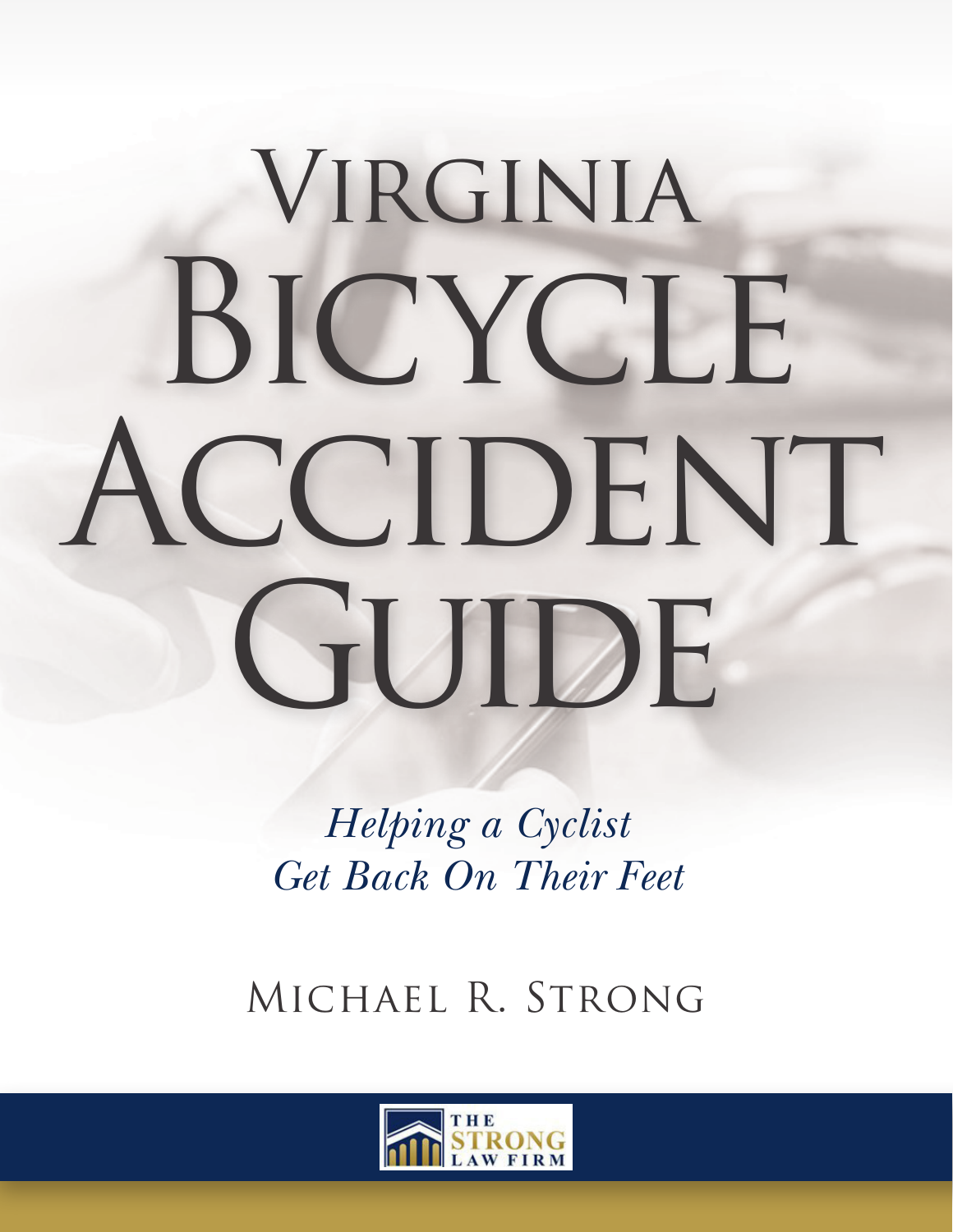

If you have been seriously injured in a Virginia bicycle accident, you may be wondering what happens next. You are probably in immense pain and want to get better, but also want to recover for these damages.

Virginia is an incredibly scenic location. This lends itself to lots of bicycles on the roadways in both cities and towns. There are people who use their bicycle to get from one place to another. There are those who cycle for exercise. Then, there are those who ride for pleasure. Regardless of the reason someone rides a bicycle, an accident can be absolutely devastating. Without a Virginia bicycle accident lawyer, it can be hard for cyclists to prove negligence on the part of the vehicle driver.

## Could Wearing a Helmet Help PROTECT YOUR LEGAL CLAIM?

Depending on where you were riding in Virginia, you may not be required to wear a helmet if you are over the age of 15. Yet, even if you don't ride in an area that requires a helmet, you should still consider wearing one when you're on the road. This isn't just about physical safety, although being safe is paramount to anything. Wearing a helmet may be beneficial for your legal claim as well because the defense isn't given an opportunity to say that you wouldn't have been hurt or you wouldn't have been hurt as badly if you would have worn a helmet.

## COMMON INJURIES THAT HAPPEN in Bicycle Accidents

With auto accidents involving cars and trucks, the drivers and passengers involved have a clear advantage when compared to bicycle riders. They are protected by the frame of the vehicle. The vehicle itself can absorb a large amount of the impact. Of course, that doesn't mean there won't be any injuries.

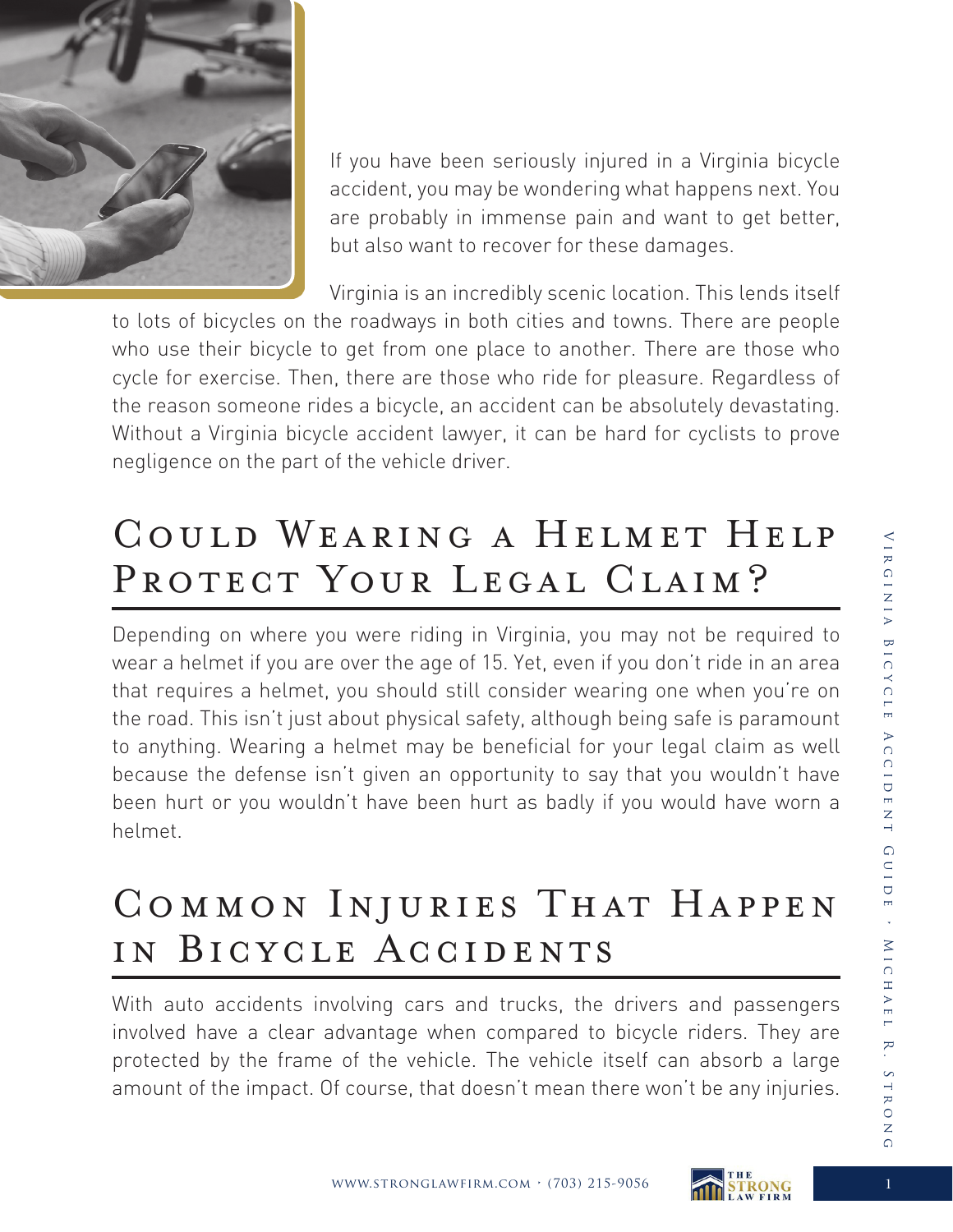It just means that the bodies of the individuals inside of the vehicle won't get the thousands of pounds of impact directly. Bicyclists, on the other hand, don't get that same protection. If they are hit by a vehicle, they deal directly with the impact of the vehicle. They may also be thrown onto the road or concrete. This can result in catastrophic injuries. The most common injuries are:

- » Broken bones
- » Concussions
- » Traumatic brain injuries
- » Injuries to internal organs
- » Serious cuts and abrasions

## MOST COMMON Reasons Bicycle Accidents Happen

Bicycle accidents generally happen because drivers aren't devoting their full attention to the road. However, you should also know that bicyclists are held to the same standard as drivers. The most common reasons bicycle accidents occur are:



- » A car makes a left turn into the path of a bicyclist who is going straight while the bicyclist has the right of way. This is the most common cause of bicycle accidents.
- » A car makes a right turn into the path of a bicyclist who is going straight while the bicyclist has the right of way. Many drivers don't think that bicyclists ever have the right of way or that bicyclists must always yield for vehicles on the road.

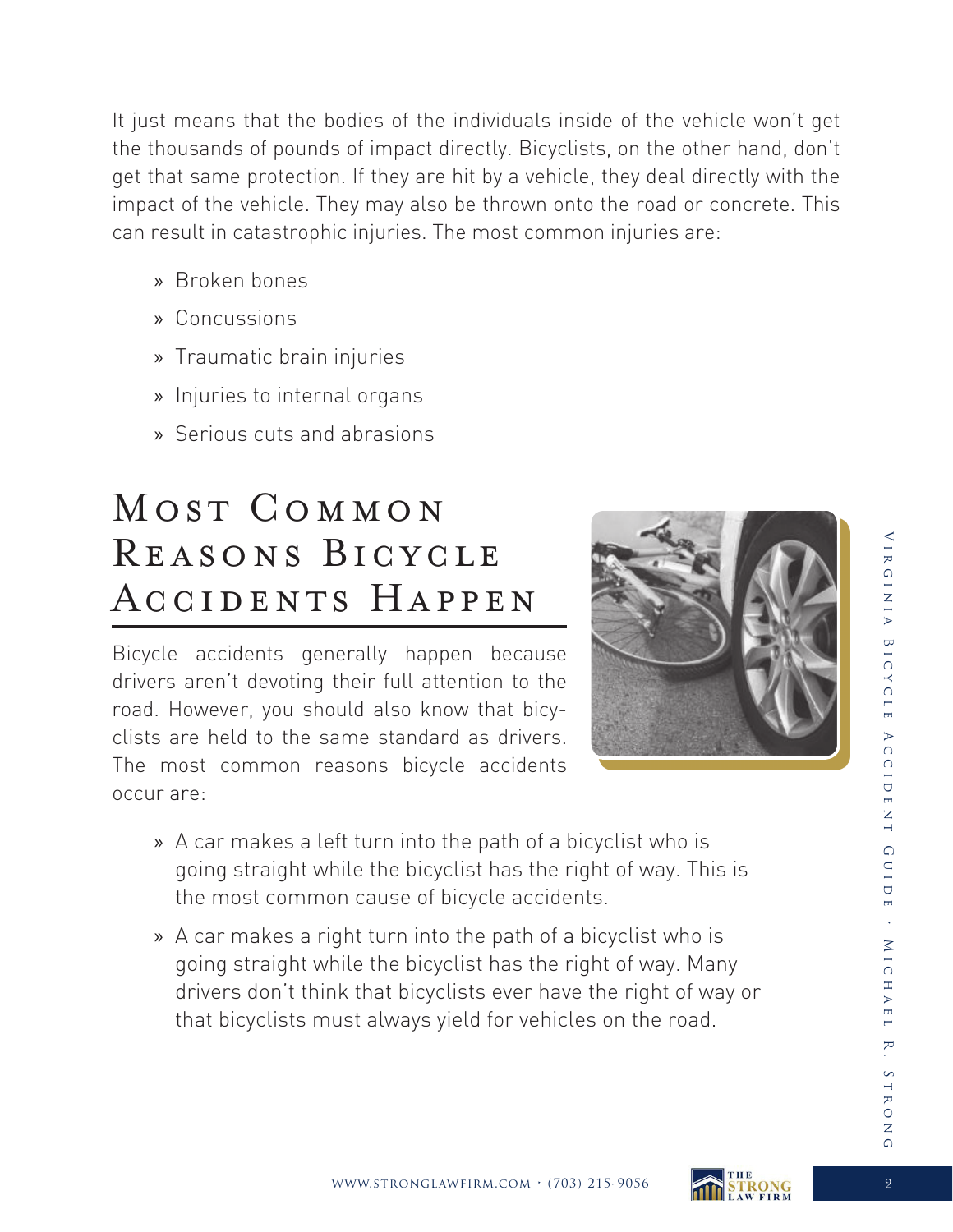- » A bicyclist collides with the door of a vehicle. This happens when the occupant of a vehicle opens their door directly in front of a bicyclist.
- » A bicyclist is hit when a vehicle backs out of a driveway. In this instance, drivers are generally not paying enough attention to the road.
- » A bicyclist is hit from behind by a vehicle. These don't happen as often as the accidents listed above, but they often cause permanent injury or death.

#### PROVING NEGLIGENCE

Negligence means that someone is responsible for hurting another person. There is a duty of care that was violated. That violation caused the actual injury. Of course, that's summarizing what can be a very complex process. Virginia is a state that relies on contributory negligence. This means that, despite the fact that you're a victim, if you're found 1% or more at fault for the bicycle accident, you will not be able to recover any financial compensation. To learn more about negligence, schedule your free consultation with our Virginia bicycle accident lawyer. We'll be happy to discuss the specifics of your potential case with you.

### Filing a Claim on Time

You only have a two year timeframe in which you can file your claim. We highly suggest that you do not wait the full two years to contact us, it might be too late if you're coming to us right before the statute of limitations runs out. To learn more, call us now to schedule your free consultation with our Virginia bicycle accident lawyer. You could be eligible to receive financial compensation for your injuries and damage to your bicycle.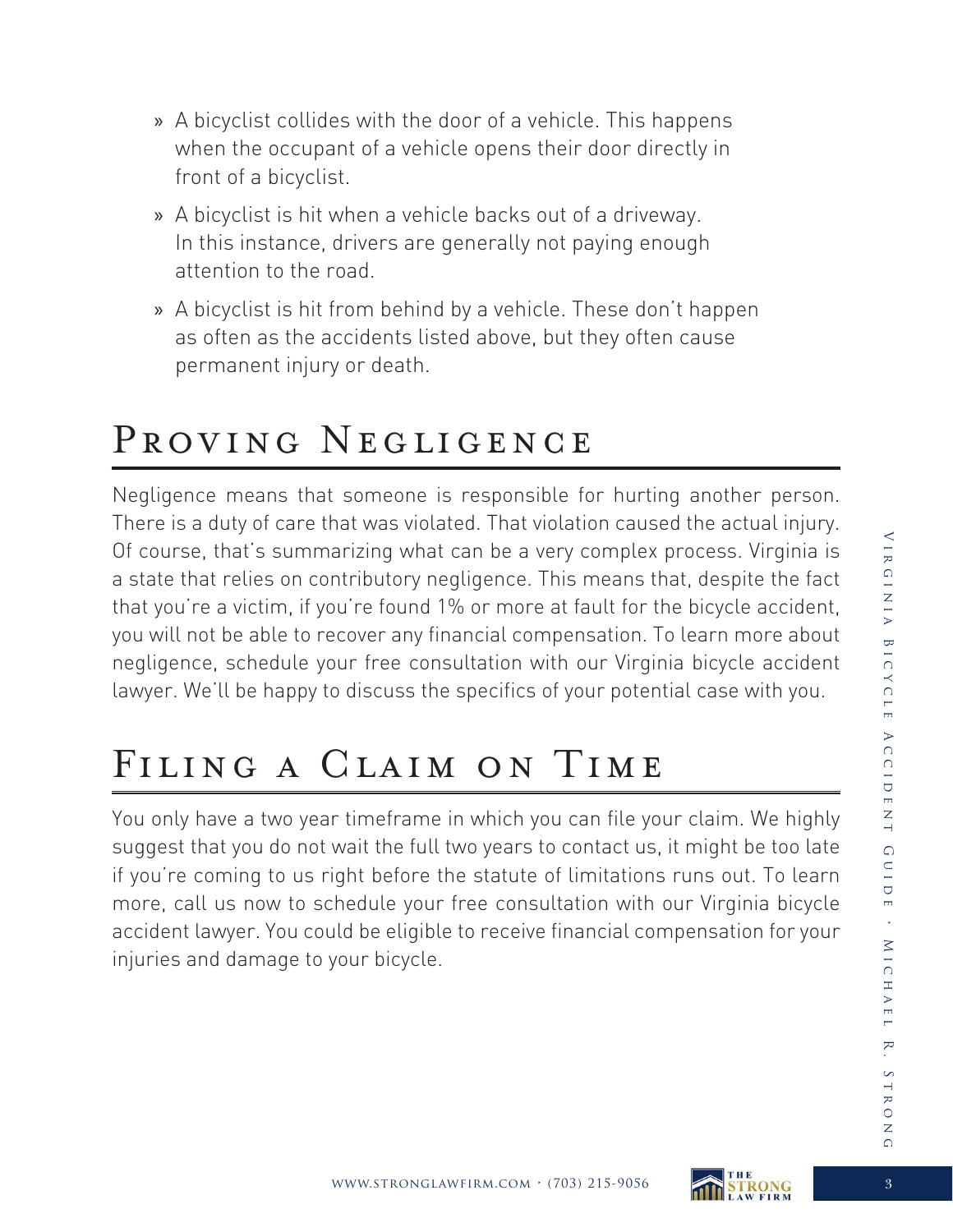

## FREQUENTLY ASKED Bicycle Accident QUESTIONS

#### *What is the Difference Between Car and Bike Claims?*

How is a bicycle accident different than a motor vehicle accident in Virginia? Number one, the injuries are usually worse, and number two, the proof of who was at fault is far more difficult or complex. How we get to the differences in those two cases would be to make a thorough site inspection to determine where the position of the vehicles were at the time of impact and what the speed of the motor vehicle was because usually, those are the precipitating factors that most heavily weigh on why you were hit while you were on a bicycle.

#### *What Mistakes Should I Avoid After a Bike Accident?*

Some of the most common mistakes I see people make who have injury claims from a bicycle accident in Virginia are simply not getting proper legal counsel soon enough in the case. The other types of mistakes I see are not following your doctor's specific recommendations for treatments following an injury from a bicycle accident in Virginia. That simply means if you've been injured on a bicycle in Virginia, you probably have some pretty severe injuries and not looking after those properly is going to severely compromise the value of your case. Most important, though, is to find somebody with the proper experience to handle the investigation of your bicycle accident case in Virginia.

### *How Do I Choose the Right Attorney?*

How do you go about selecting the best attorney to represent you in your bicycle injury claim? That question depends on what kind of experience the attorney has in handling bicycle claims. My office has handled a number of very serious

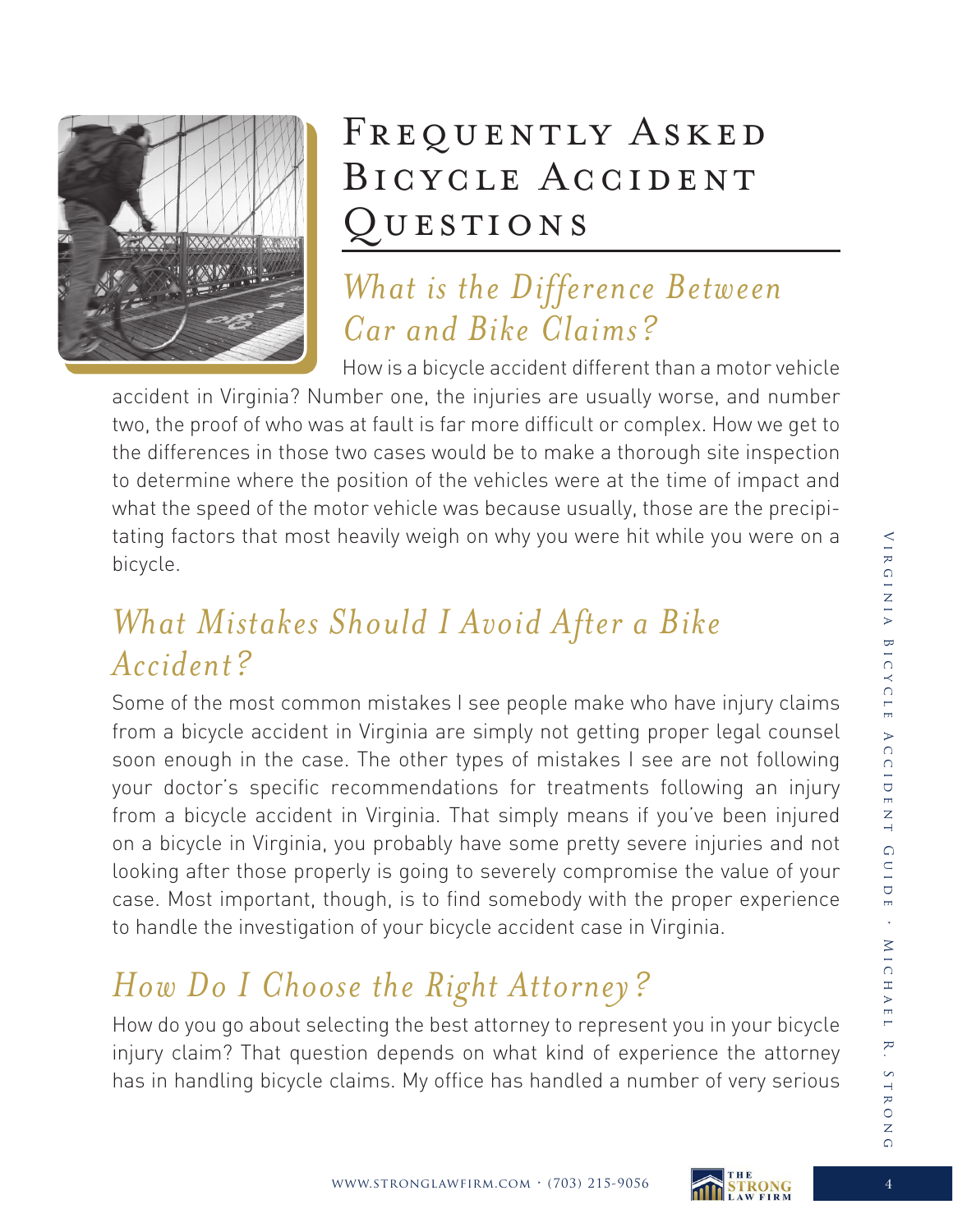accident claims for bicycle operators over the years, and we've had some excellent results in helping our clients get fair compensation for those injuries.

The experience of the attorney is key to being able to get proper recovery, whether it be from another bicycle operator swinging by at a high speed too close to an oncoming bicyclist and knocking them over as they pass by, or being struck by a passing car or truck on the highway while they're operating their vehicle in proper lane of travel in the right direction. Those types of claims take a lot of investigative expertise and careful attention to detail. If you hire the right attorney who has that experience, you can count on having a successful recovery too.

#### *Should I Talk to the Insurance Companies?*

When I'm asked if it's okay for a bicycle injury victim to talk to an insurance adjuster after a bicycle accident in Virginia, my normal answer is no, it's not a good idea. That's because the insurance company has very little need to find out from you what happened in the accident. They have their own insured to be able to get information from, and they have access to the police reports to be able to get that same information from an impartial party. The need to speak with you directly is relatively minor, but they do it anyway because they want to try to take advantage and get in early to find any compromising information they can about your case. It's always a good idea to have a lawyer on your side before talking to the insurance company after your bicycle accident claim.

#### *Can I Be Partially at Fault?*

The simple answer in Virginia is, no. The reason is because Virginia is one of only four states in the United States that has the doctrine of contributory negligence as a complete bar to any recovery from your injury claim. In those cases where you're partly at fault, there is no basis for recovering under Virginia law.

#### *Do I Have a Claim If I'm Injured on a Bike Due to a Pothole?*

Occasionally, a potential client will ask if they have a claim if they were injured on a bicycle because of a pothole in the road. Unfortunately, in those type of





 $\Omega$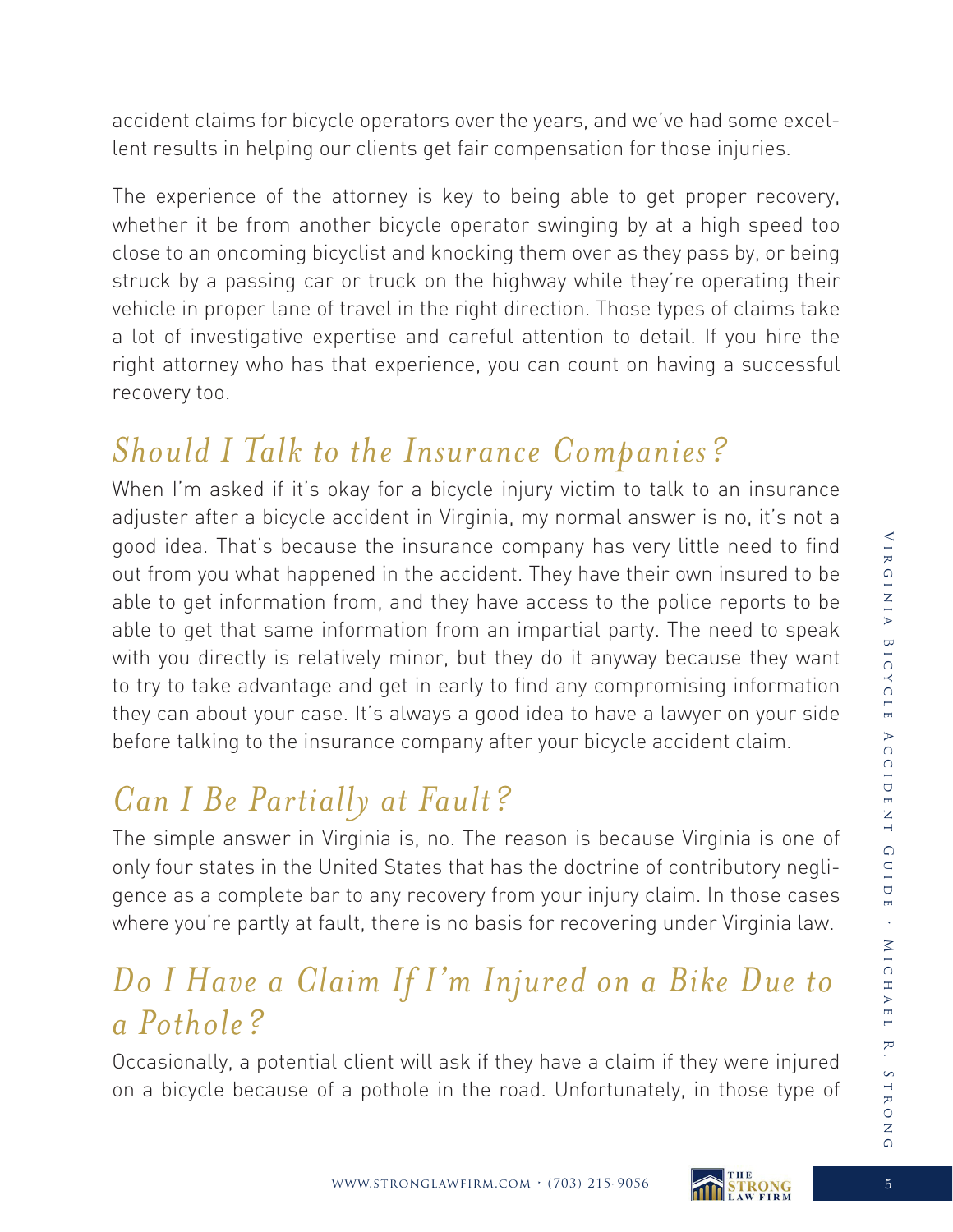cases, the typical answer is you really don't have that type of claim because of the obviousness of the condition of the road. If you see a pothole coming and you're driving at a bicycle speed on a roadway, it's normally possible to see those coming. That's why the commonwealth is not going to pay you for that type of a claim.

#### *How Long Do I Have to File a Claim?*

Occasionally, a client will ask me, "How long do I have to file a lawsuit for my case?" Just like any other motor vehicle collision case, you have two years from the date of your accident in which to file a lawsuit in court to preserve your claim. That does not mean that you have to prove your case and have it concluded within two years. No, it simply means you have to file the lawsuit and start the litigation process within two years of your accident date.

#### *How Do I Determine the Value of My Bicycle Accident Case?*

This is a process that depends on how severe your injury was. It also depends on how bad the misconduct was of the person that hit you. Those two things can be added together to come up with a value, but generally speaking, if you have a muscle strain injury, the value is a little less. If you have a fracture or other permanent type of

injury, you could have a far higher claim value in that type of case. Certainly, it depends, though, in part on how bad the conduct was of the person that hit you because, if you can establish that they ran a red light or they were a drunk driver, the jury will give the severity of that misconduct a far higher value in compensating you for your injuries.



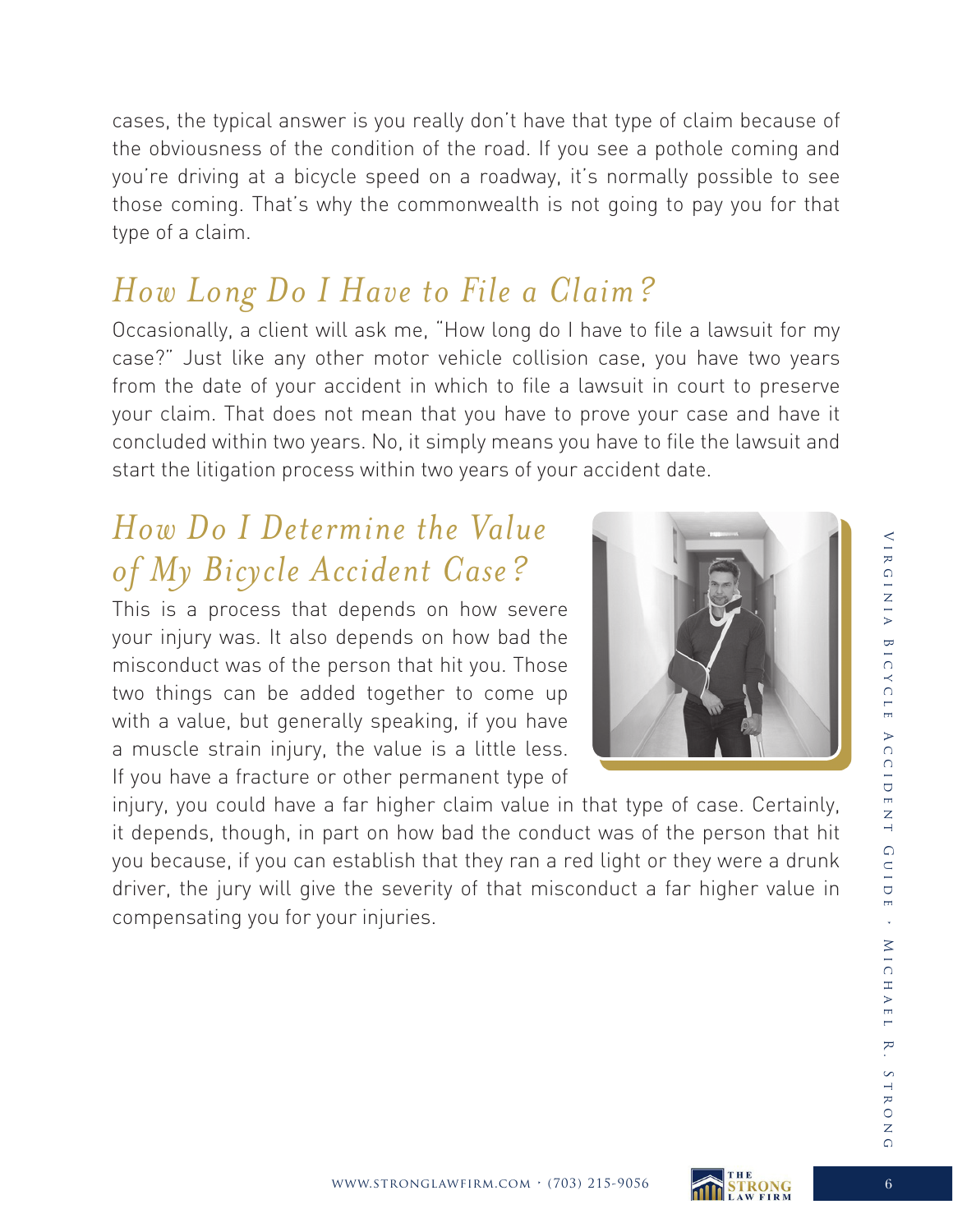## CONTACT OUR OFFICE TODAY

If you were seriously injured in a Virginia bicycle accident, please call our office today for a free consultation. You want to focus on getting better. Allow us to focus on recovering compensation for you. We are here to help you through this difficult time.



#### About the Author

Michael R. Strong has handled complex auto accident, trucking accident, and products liability claims for over 38 years. He has achieved many six-figure settlements and verdicts for his clients involving highway accidents, products liability claims, and medical malpractice claims.

A true litigator, Michael Strong is licensed to practice law in Virginia, Maryland, and the District of Columbia. He has been licensed to practice law since 1980. Mr. Strong earned his law degree from the University of Dayton School of Law. He handles cases involving personal injury and business litigation, including catastrophic injuries, serious accidents, business contracts, business transactions, and more. As a dedicated advocate, he is well-known for his client-focused representation. He has secured favorable results for many of his cases and is passionate about serving his clients.

Mr. Strong is the author of several articles involving personal injury recovery advice, development of sources of insurance coverage in complex accident cases, and creative solutions for compromise of medical provider and subrogation liens. He is also a Number One Best Seller on Amazon com on Insurance Issues.